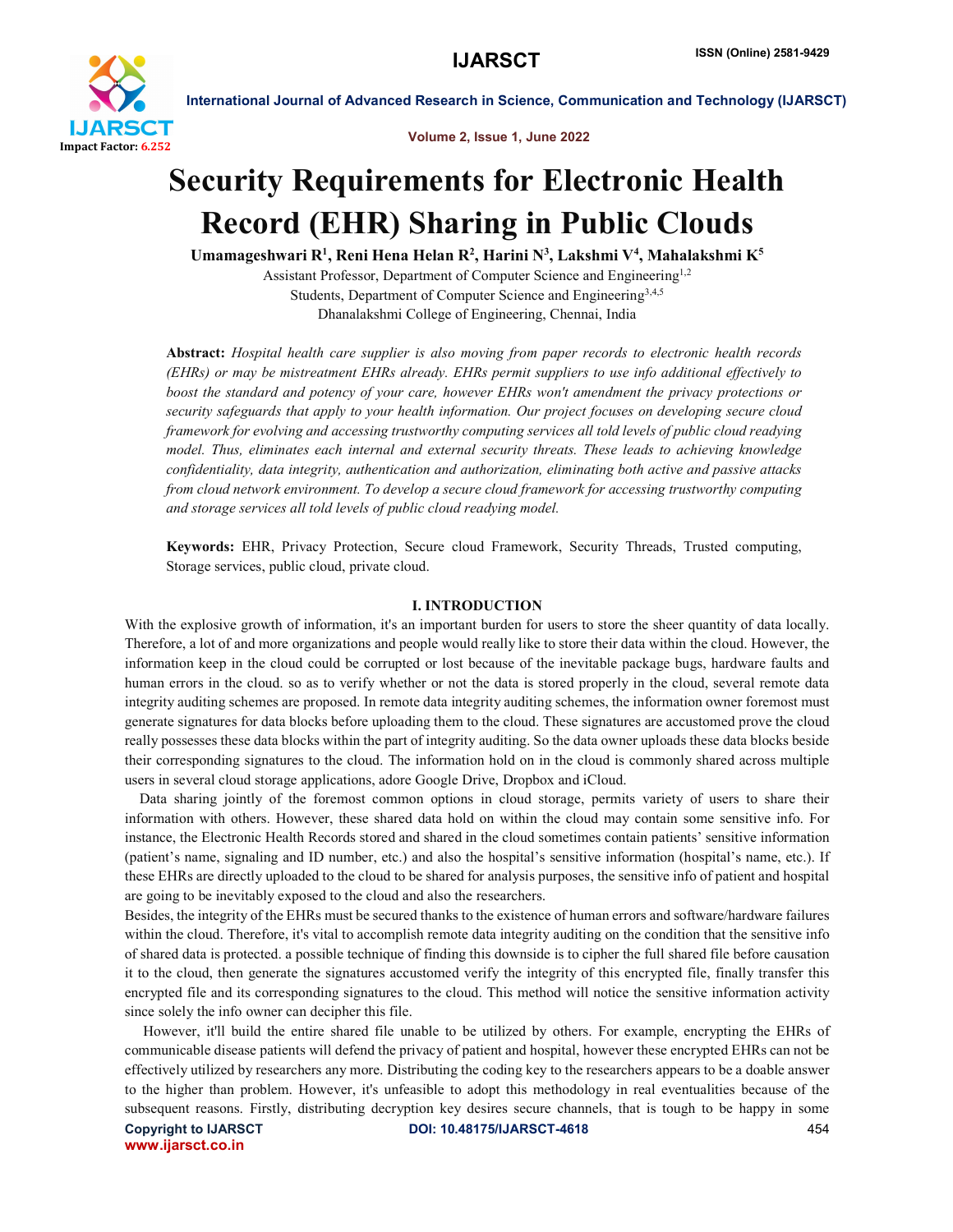

#### Volume 2, Issue 1, June 2022

instances. Furthermore, it appears very troublesome for a user to grasp that researchers can use his/her EHRs within the close to future once he/she uploads the EHRs to the cloud. As a result, it's impractical to cover sensitive info by encrypting the total shared file. Thus, a way to understand knowledge sharing with sensitive information concealing in remote data integrity auditing is incredibly vital and valuable. Unfortunately, this downside has remained unknown in previous researches.

#### II. LITERATURE REVIEW

#### Securely Outsourcing Attribute-Based Encryption with Checkability.

Attribute-Based encoding (ABE) could be a promising cryptologic methodology that greatly will increase the range of access management measures. because of the intensive quality of ABE laws, the procedure issues of ABE key supply and decoding are getting too big. though existing Outsourced ABE systems will offload some expensive computing tasks to a 3rd party, the verifiability of the third-party outputs has however to be addressed. We have a tendency to propose an distinctive Safe Outsourced ABE system to handle the issue, that allows for secure outsourced key issuance and decryption. In our innovative solution, all access policy and attribute connected actions within the key-issuing or decryption processes are offloaded to a Key Generation Service supplier (KGSP) and a decoding Service supplier (DSP), exploit solely the encoding process.

#### Patient Controlled Encryption: Ensuring Privacy of Electronic Medical Records.

We have discovered the mission of conserving patient privacy in digital document structures for fitness. we have a tendency to argue that security in such structures ought to be implemented through coding additionally to getting the proper of access to control. Additionally, we advocate techniques that enable users to get and buy encryption keys, so compromising user privacy with the want for host knowledge to be compromised. The well-known argument for such a procedure is that encryption might have an effect on the capability of the machine. However, we show that we are able to build a inexperienced machine that enables patients to access the rights of others and search their records in partial proportion. We formalize the wants of a patient-driven coding theme and supply varied instances, largely primarily based entirely on current scientific discipline primitives and protocols, every achieving a novel set of properties.

#### Cross-Domain Data Sharing in Distributed Electronic Health Record Systems

Cross-employer or cross-area cooperation takes house usually in Electronic Health Record (EHR) device for essential and super affected person treatment. Cautious layout of delegation mechanism got to be in area as a constructing block of cross-area cooperation, as a results of the cooperation inescapably entails dynamical and sharing applicable affected person knowledge which can be taken into thought tremendously personal and confidential. The delegation mechanism presents permission to and restricts get entry to rights of a cooperating partner. Patients are unwilling to simply accept the EHR device except their fitness info are assured right use and disclosure, that can't be simply dead while not crossarea authentication and fine-grained get entry to manage. In addition, revocation of the delegated rights got to be viable at any time at some purpose of the cooperation. throughout this paper, we have a tendency to tend to advocate a stable EHR device, whole} completely on field constructions, to allow stable sharing of touchy affected person knowledge at some purpose of cooperation and hold affected person info privacy. Our EHR device equally consists of superior mechanisms for fine-grained get entry to manage, and on-call for revocation, as upgrades to the basic get entry to manage provided through the delegation mechanism, and therefore the basic revocation mechanism, respectively. The projected EHR device is established to satisfy targets precise to the cross-area delegation state of affairs of interest.

#### Privacy-Preserving Multi-Keyword Ranked Search Over Encrypted Cloud Data.

With the rise of cloud computing, statisticians are being enticed to their sophisticated data management systems from shut sites to the economical public cloud for larger flexibility and worth savings. excluding preserving information privacy, sensitive data got to be encrypted before being outsourced, that renders ancient data consumption totally obsessed on plaintext key-word retrieval. As a result, allowing Associate in Nursing encrypted cloud statistics get supplier is crucial. Given the large choice of statistics customers and files within the cloud, it' essential to allow multiple key words within the request, request and are available files in the order of their affiliation to those key phrases. connected studies

www.ijarsct.co.in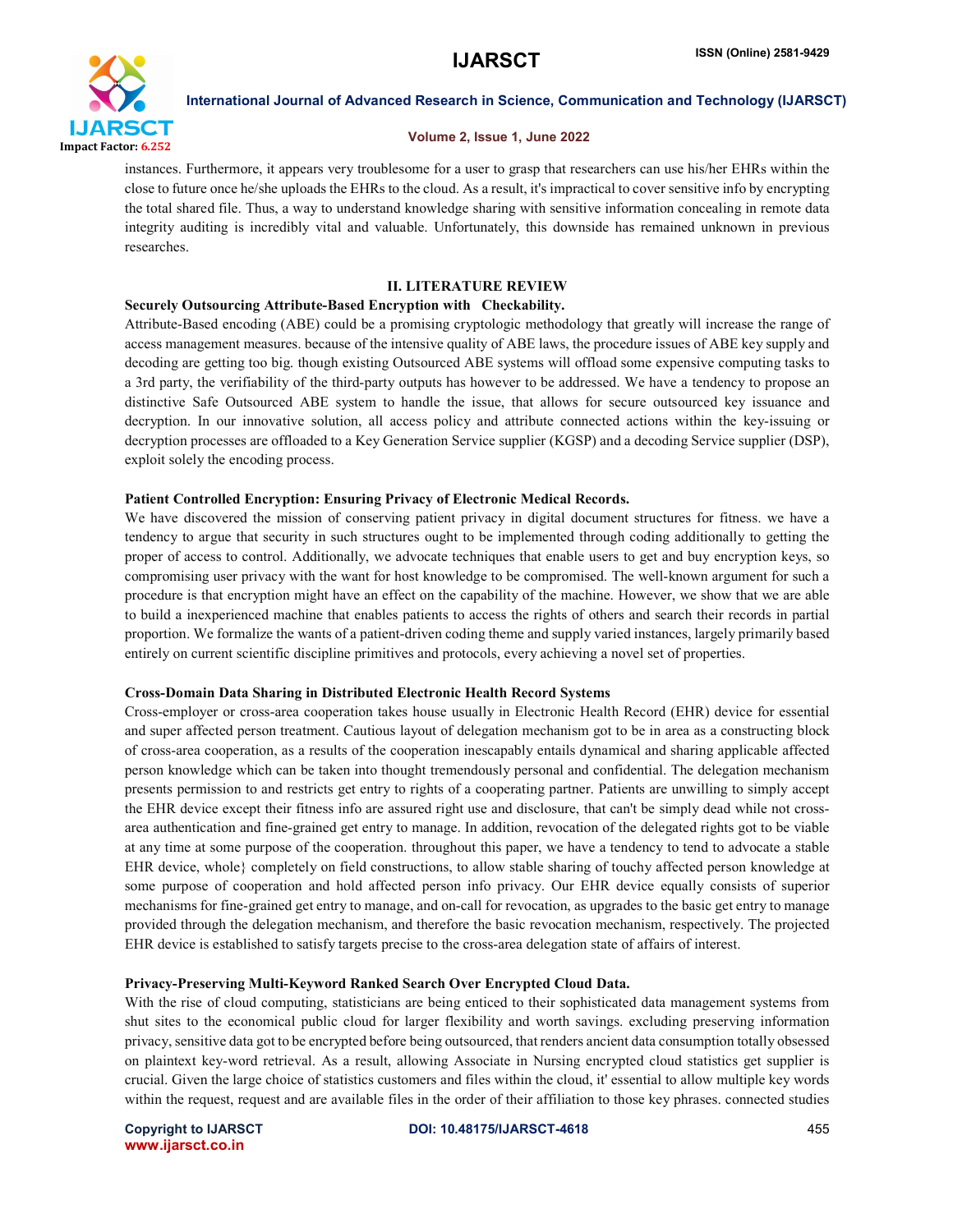

#### Volume 2, Issue 1, June 2022

on searchable secret writing consciousness on single key-word search or man of science key-word search, and often kind the introduce low overhead on computation and communication.

#### Privacy-Preserving Cloud-Based Personal Health Record System Using Attribute-Based Encryption and Anonymous Multi-Receiver identity -Based Encryption.

The cloud-based entirely private fitness record (CB-PHR) system has huge promise for empowering patients and making certain more economical delivery of health care as a growing patient-centric style of fitness records exchange. we have a tendency to propose a unique CB-PHR gismo during this work. It allows PHR homeowners to firmly store their fitness knowledge at semi-reliant cloud service providers, further on by selection share their fitness data with a large vary of PHR purchasers. PHR clients are divided into 2 protection domain names: public space and personal area, to cut back the vital factor management complexity. PHR owners code their fitness data for public use employing a ciphertext-coverage attribute-based absolutely secret writing technique, whereas encrypting their fitness knowledge for personal usage using a ciphertext-coverage attribute-based altogether encryption scheme.



#### III. SYSTEM ARCHITECTURE

Figure 1: Architecture diagram

Trust Store is one of the first stable cloud storage engines that offers Confidentiality, Integrity and Availability (CIA) for data stored in the cloud. The main features of the Trust Store can be summarized as follows: supports some great garage deals from cloud providers. Therefore, it is much more viable to augment redundant and hybrid digital document structures by using replication for excess data availability. It helps in key control as an unbiased provider that can be implemented in a (semi) dependent environment. It supports an unbiased integrity check provider that helps with both online and offline integrity check. Supports great APIs so many packages can be developed and deployed on great platforms. Trust store consists of three main tiers: a software tier, the trust store client, the server-side trust store offerings, and the cloud storage offerings. Below we describe each level and its core components and functionalities functionalities. It is important to note that within the procedure defined above, non-public keys cannot be recovered if the password is lost if they are considered encrypted when using the password. It can best be changed when the consumer knows the current password so that the non-public key can be decrypted first. The consumer can also select a document from the document list in the store to open it.

#### IV. SYSTEM IMPLEMENTATION

#### This paper shows the implementation of

- MODULE 1: Login
- MODULE 2: Registration
- MODULE 3: Creation Storage and Instance
- MODULE 4: Data Protection
- MODULE 5: Data Recovery Module

www.ijarsct.co.in

#### Copyright to IJARSCT **DOI: 10.48175/IJARSCT-4618** 456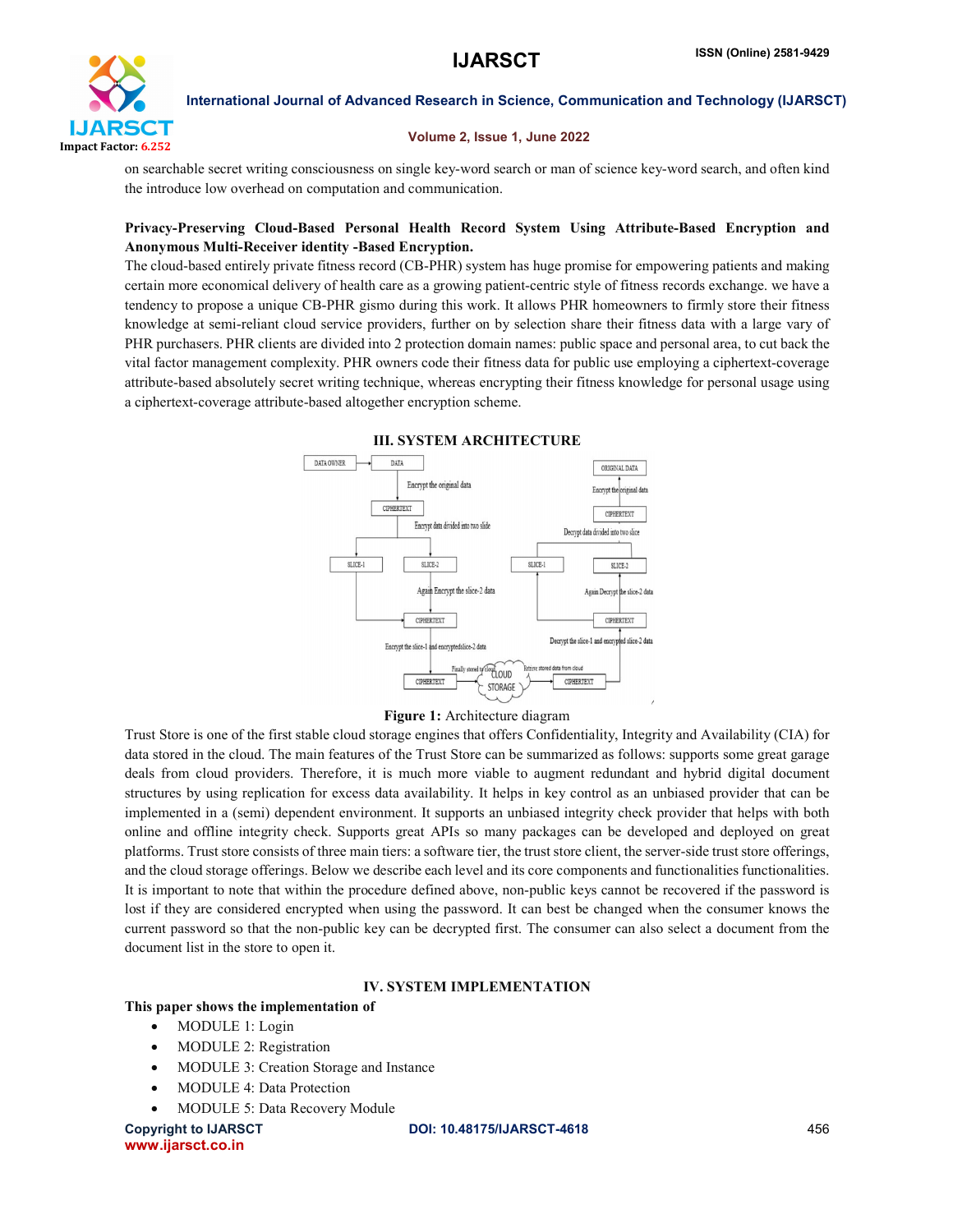

Volume 2, Issue 1, June 2022

#### Module Description

#### 1. Login Module

This is the primary pastime that opens while person open the internet site. User desires to offer a accurate touch range and a password, which person enters even as registering, if you want to login into the internet site. If records supplied via way of means of the person fits with the information withinside the database desk then person effectively login into the internet site else message of login failed is displayed and person want to reenter accurate records. A hyperlink to the signup pastime is likewise supplied for registration of recent users.

#### 2. Registration Module

A new consumer wishing to access the website must first register before being able to log in. by clicking on the register button in the case of interest in logging in, the interest in registering opens. A new consumer registers by entering their full name, password and different phones. A consumer wants to re-enter the password in the password verification text box for confirmation. When the consumer enters the records in all of the text fields, pressing the record button transfers the information to the database and instructs the consumer to log in again. The registered consumer then wishes to log in to gain access to the website. Validations of all text fields are performed for the correct functioning of the website. Just like the logs in each text box, whether it's your name, touch, password, or password verification miles, this text box is now no longer blank while you log in. If this text box is empty, the application provides the required record message in each text box. the information in the fields Password and Password check must also be compared with a hit data record. Further validation is the need for a wide tactile array to be legitimate, this is 10 digits. If such validation is breached, registration may fail and the consumer may wish to register again. Message that the website displays when one of the topics is empty. If all of these records are correct, the consumer can be redirected to the login interest to login to the website.

#### 3. Creation Storage and Instance

The record owner no longer has control over the records after their miles have been uploaded to the cloud. In this module, unique records are encrypted with specific values. Records in each bucket can be encrypted using specific cryptographic algorithms and encryption keys before being stored in the cloud.

#### 4. Data Protection

In this module, the approach is to keep information in a right steady and secure way so as to keep away from intrusions and information assaults in the meantime it'll lessen the value and time to keep the encrypted information withinside the Cloud Storage.

#### 5. Data Recovery Module

In this module, user can use unique techniques to get better data from cloud server.

#### V. ALGORITHM USED

#### SHA 1 Algorithm

Secure Hash algorithmic program one (SHA-1) could be a cryptological hash algorithm that generates a 160-bit (20-byte) hash price from associate degree input. A message digest is that the name given to the present hash value. This message digest is thus unremarkably diagrammatical as a 40-digit positional notation number.

#### Step 1: Append Padding Bits.

Message is "padded" with a one and as several 0's as necessary to bring the message length to sixty four bits fewer than a fair multiple of 512.

#### Step 2: Append Length....

64 bits are appended to the top of the cushioned message. These bits hold the binary format of sixty four bits indicating the length of the first message.

www.ijarsct.co.in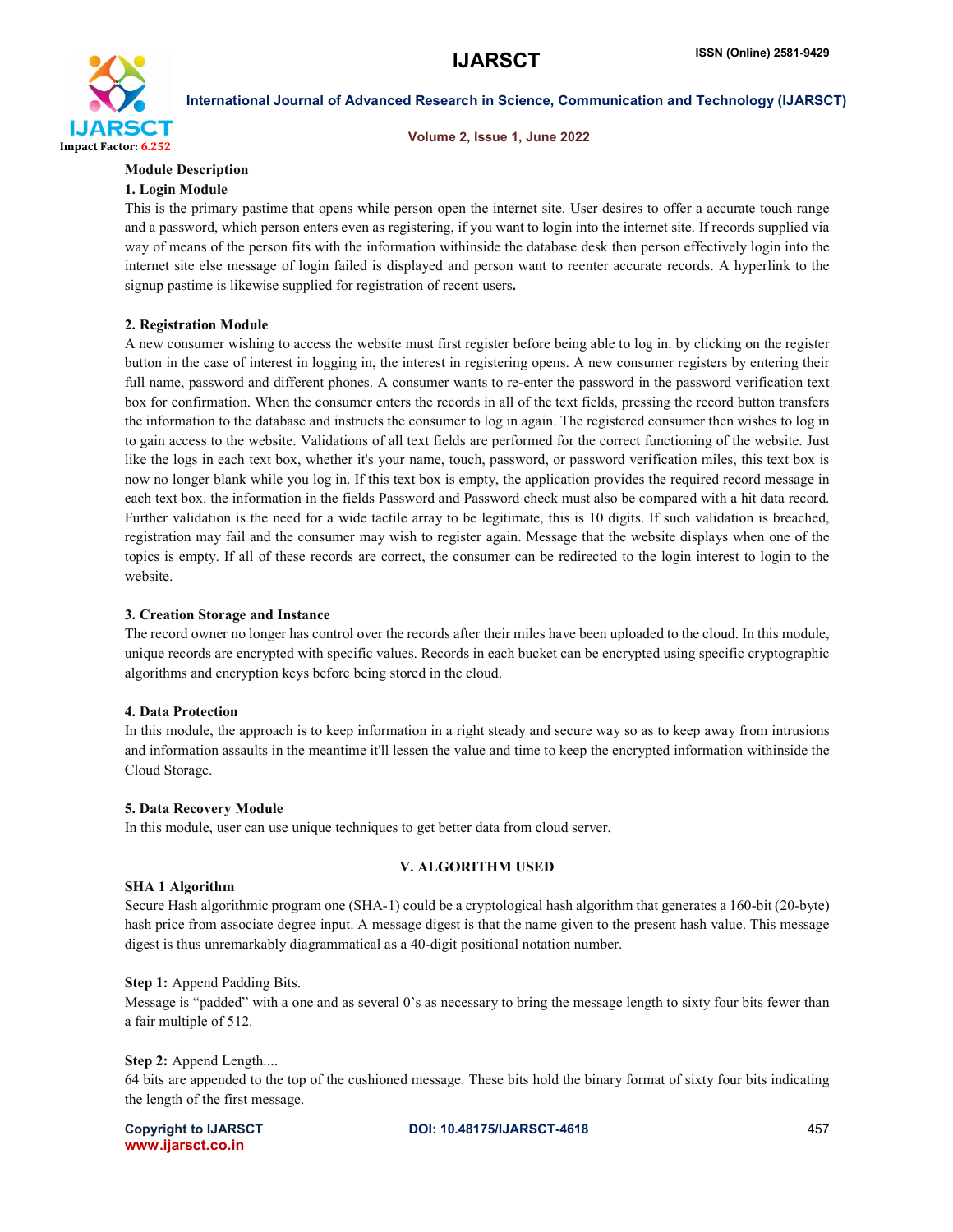

#### Volume 2, Issue 1, June 2022

Step 3: Prepare Processing Functions…. SHA1 requires 80 processing functions defined as:  $f(t; B, C, D) = (B \text{ AND } C) \text{ OR } ((\text{NOT } B) \text{ AND } D) (0 \le t \le 19)$  $f(t;B,C,D) = B XOR C XOR D (20 \le t \le 39)$  $f(t; B, C, D) = (B \text{ AND } C) \text{ OR } (B \text{ AND } D) \text{ OR } (C \text{ AND } D) (40 \le t \le 59)$  $f(t; B, C, D) = B XOR C XOR D (60 \le t \le 79)$ 

Step 4: Prepare Processing Constants....

SHA1 requires 80 processing constant words defined as:

| $K(t) = 0x5A827999$        | $(0 \le t \le 19)$  |
|----------------------------|---------------------|
| $K(t) = 0x6ED9EBA1$        | $(20 \le t \le 39)$ |
| $K(t) = 0x8F1BBCDC$        | $(40 \le t \le 59)$ |
| $K(t) = 0 \times CA62C1D6$ | $(60 \le t \le 79)$ |

Step 5: Initialize Buffers….

SHA1 requires 160 bits or 5 buffers of words (32 bits):  $H0 = 0x67452301$  $H1 = 0xEFCDAB89$  $H2 = 0x98BADCFE$  $H3 = 0x10325476$  $H4 = 0xC3D2E1F0$ 

Step 6: Processing Message in 512-bit blocks (L blocks in total message).

This is the most task of SHA1 algorithmic program that loops through the soft and appended message in 512-bit blocks. Input and predefined function:

 $M[1, 2, \ldots, L]$ : Blocks of the padded and appended message  $f(0;B,C,D)$ ,  $f(1,B,C,D)$ , ...,  $f(79,B,C,D)$ : 80 Processing Functions  $K(0)$ ,  $K(1)$ , ...,  $K(79)$ : 80 Processing Constant Words

H0, H1, H2, H3, H4, H5: 5 Word buffers with initial values.

## VI. RESULTS

#### OUTPUT FOR HOME PAGE



Figure 2. Output for Home page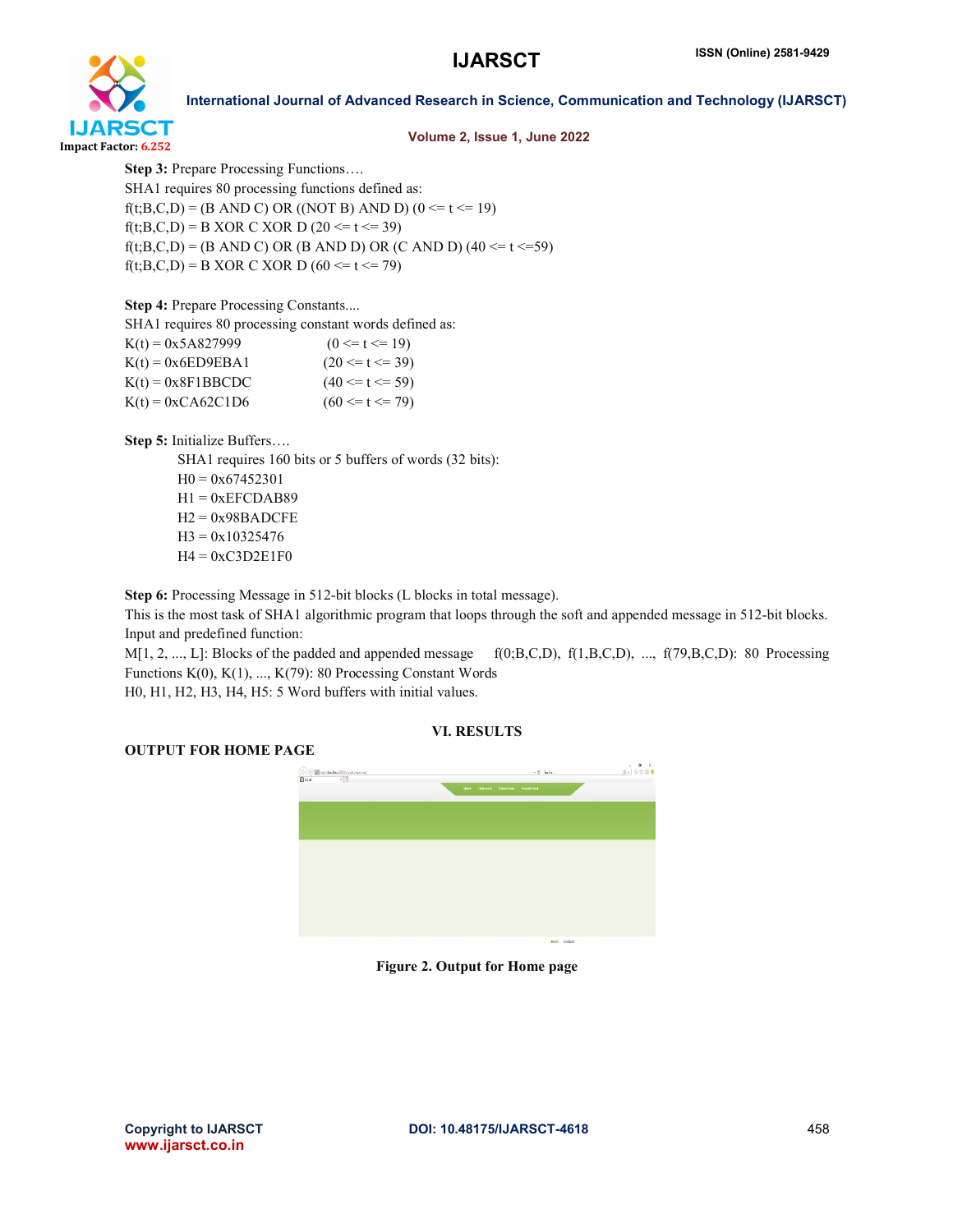

Volume 2, Issue 1, June 2022

#### OUTPUT FOR REGISTRATION PAGE



Figure 3: Output for Registration page

#### OUTPUT AFTER SUCCESSFUL REGISTRATION

OUTPUT FOR LOGIN PAGE



#### Figure 4: output for After Successful Registration

# $\begin{picture}(180,10) \put(0,0){\line(1,0){10}} \put(10,0){\line(1,0){10}} \put(10,0){\line(1,0){10}} \put(10,0){\line(1,0){10}} \put(10,0){\line(1,0){10}} \put(10,0){\line(1,0){10}} \put(10,0){\line(1,0){10}} \put(10,0){\line(1,0){10}} \put(10,0){\line(1,0){10}} \put(10,0){\line(1,0){10}} \put(10,0){\line(1,0){10}} \put(10,0){\line($ Register Now

Figure 5: output for login page OUTPUT FOR DETAILS ENTERED IN LOGIN PAGE



Figure 6: output for Details Entered in Login Page

www.ijarsct.co.in

Copyright to IJARSCT **DOI: 10.48175/IJARSCT-4618** 459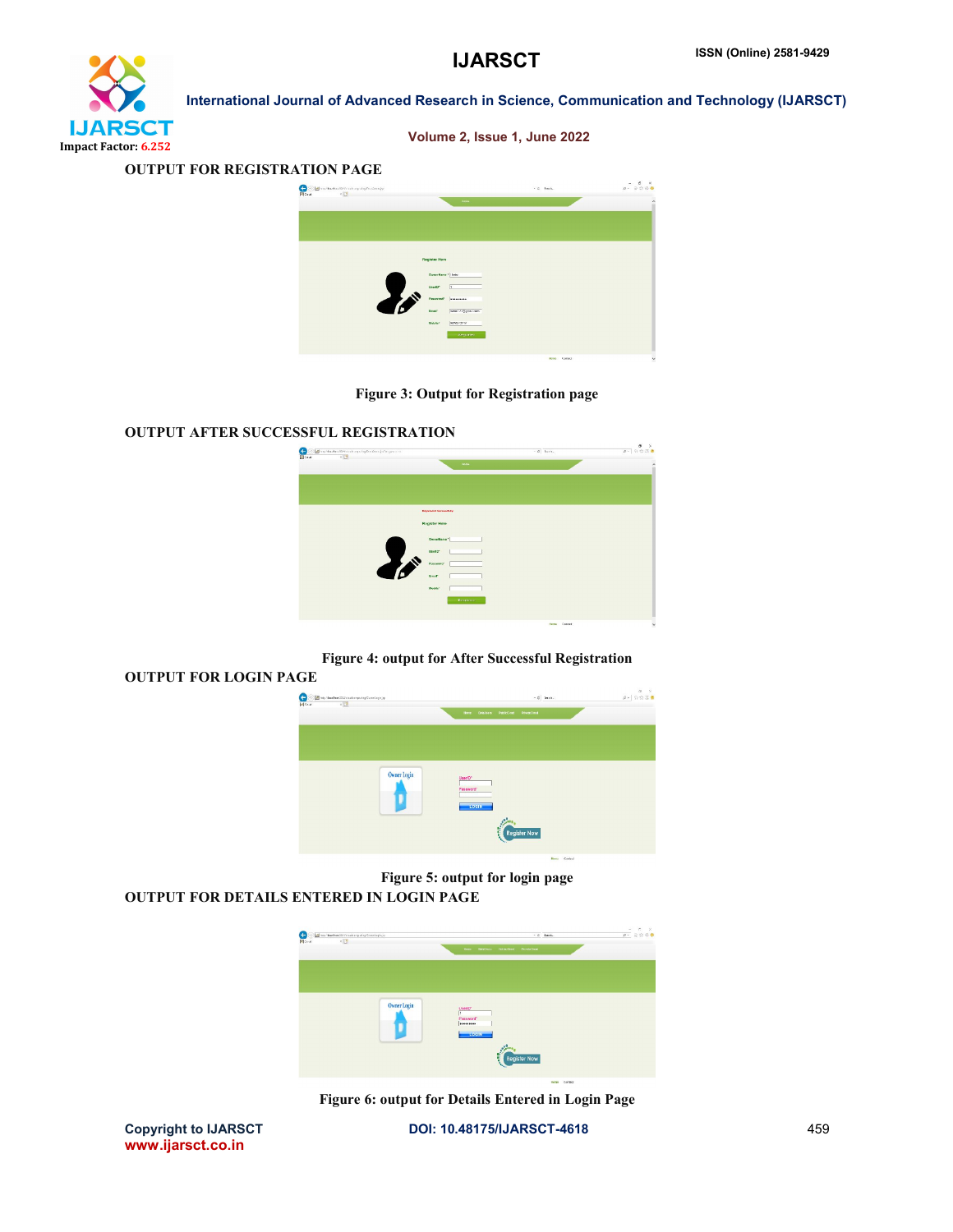

Volume 2, Issue 1, June 2022

#### OUTPUT FOR DATA USER HOME PAGE



Figure 7: Output for Data User Home Page

#### OUTPUT FOR FILE UPLOAD PAGE



Figure 8: output for file upload page

#### OUTPUT FOR TOKEN GENERATION PAGE



Figure 9: Output for Token Generation Page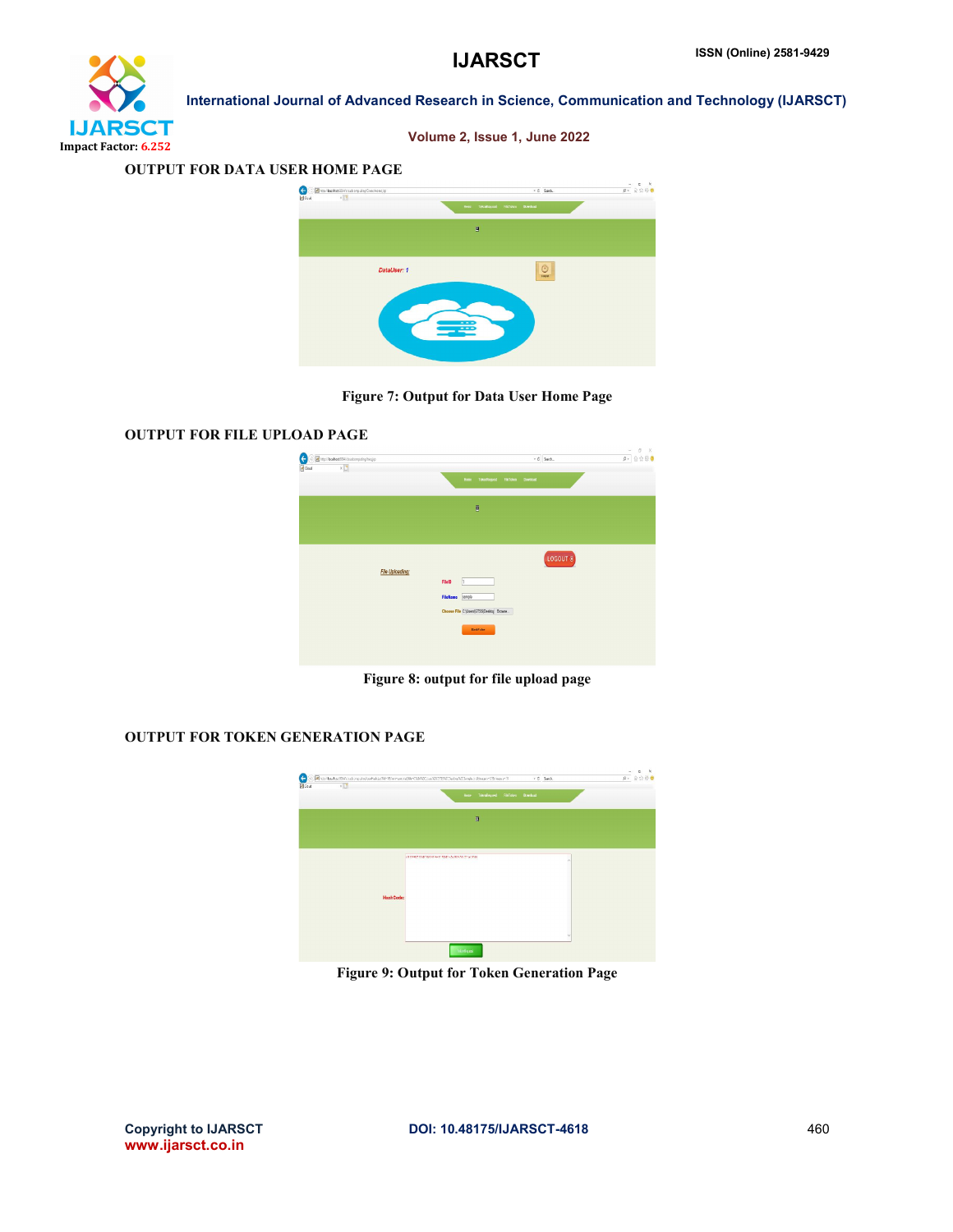

Volume 2, Issue 1, June 2022

#### OUTPUT FOR PRIVATE CLOUD LOGIN PAGE



Figure 10: Output for Private cloud Login Page

## OUTPUT FOR PRIVATE CLOUD HOME PAGE



Figure 11: Output for Private cloud Home page

## OUTPUT FOR BEFORE SEND TOKEN REQUEST PAGE



Figure 12: Output for Before send Token request page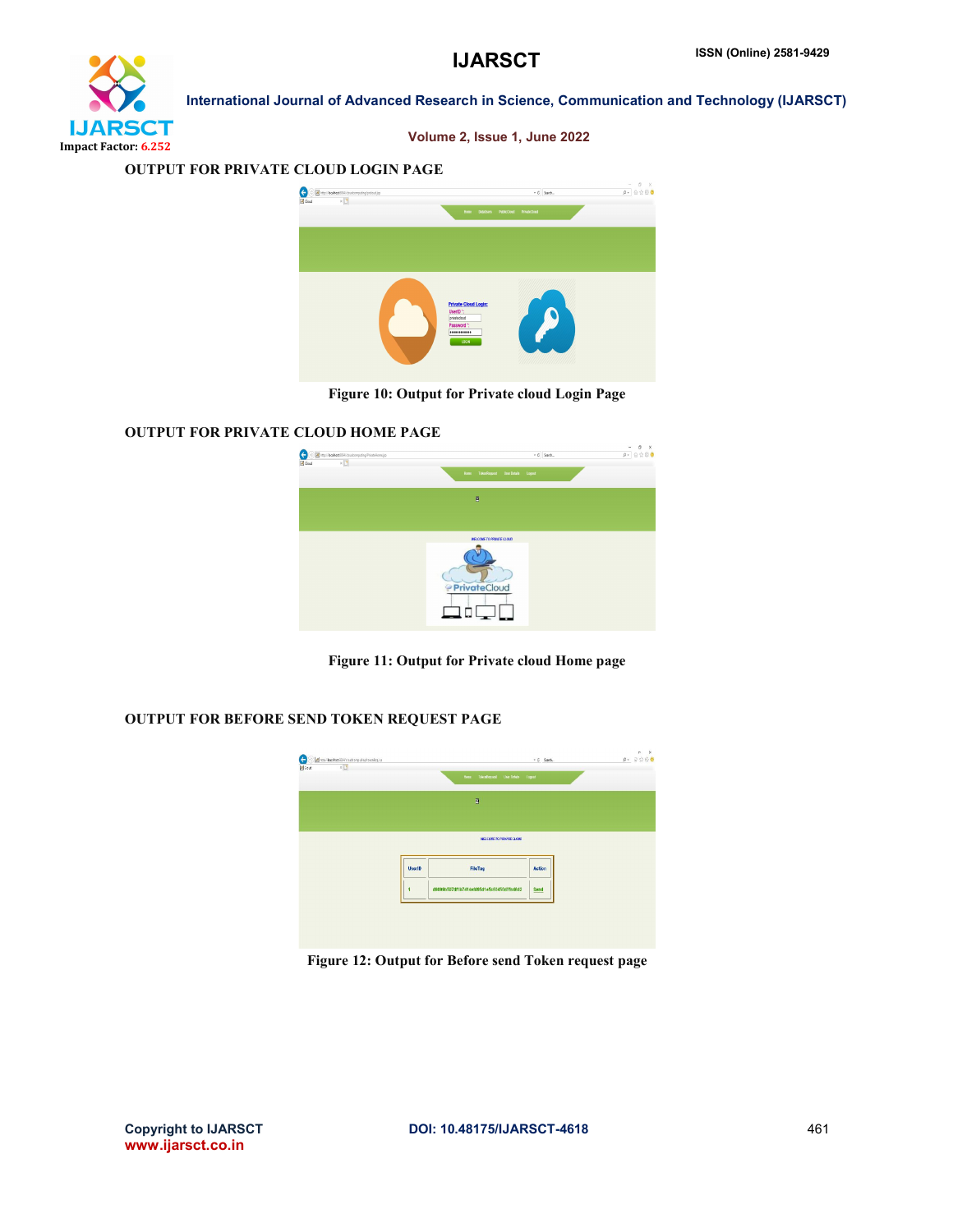# **IJARSCT** Impact Factor: 6.252

Volume 2, Issue 1, June 2022

International Journal of Advanced Research in Science, Communication and Technology (IJARSCT)

#### OUTPUT FOR AFTER SEND TOKEN REQUEST PAGE



Figure 13: Output for After Send Token Request Page

## OUTPUT FOR USER DETAIL PAGE



## Figure 14: Output for User Detail Page

#### OUTPUT FOR FILE TOKEN PAGE



Figure 15: Output for File Token Page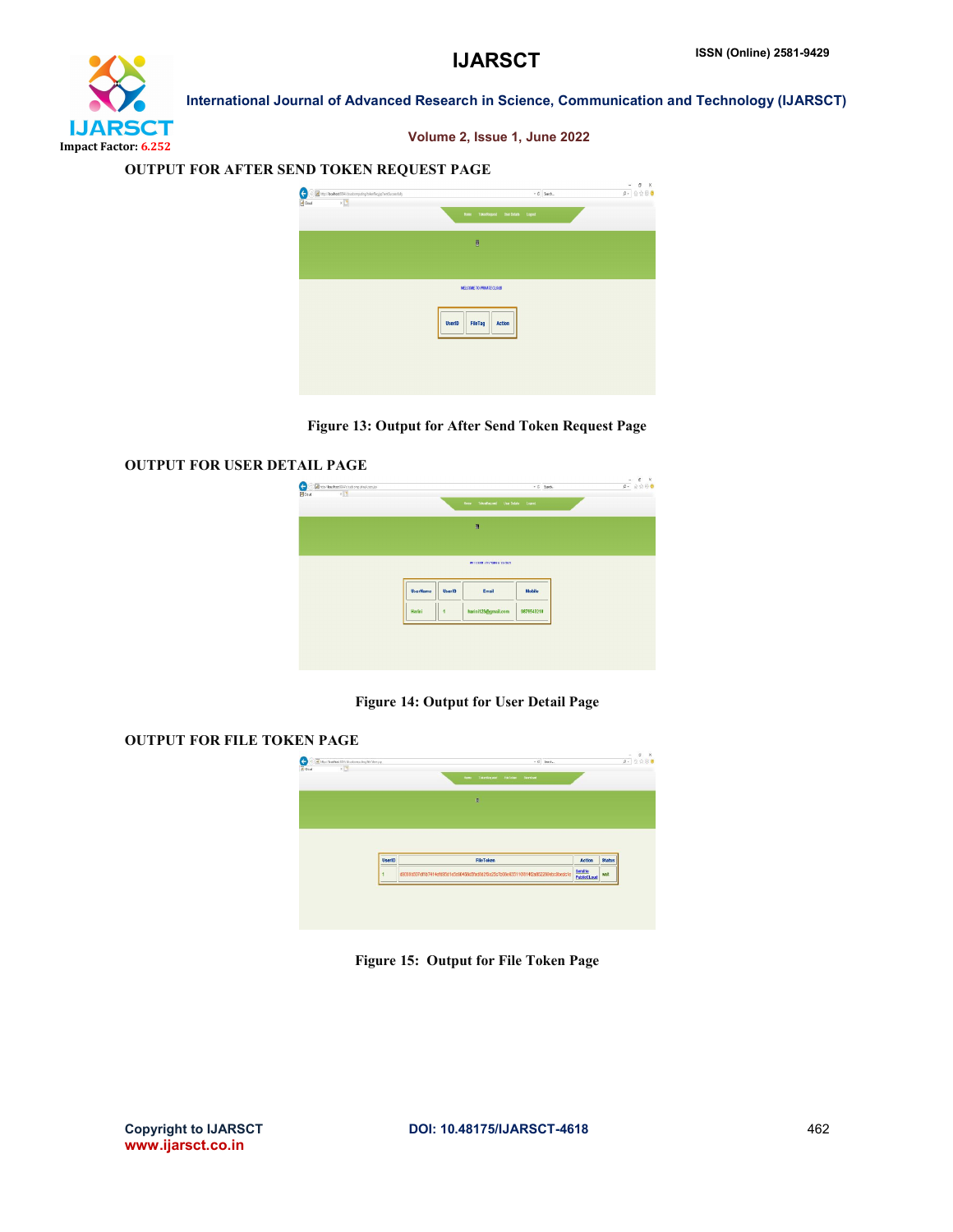

Volume 2, Issue 1, June 2022

#### OUTPUT FOR PUBLIC CLOUD LOGIN PAGE



#### Figure 16: Output for Public cloud Login Page

 $\sim$   $\sqrt{ }$ 

#### OUTPUT FOR FILE DUPLICATE CHECK PAGE

|                    | $\begin{tabular}{ c c c c } \hline \multicolumn{3}{ c }{C} & \multicolumn{3}{ c }{B} & \multicolumn{3}{ c }{Mpc} & \multicolumn{3}{ c }{B} & \multicolumn{3}{ c }{Mpc} & \multicolumn{3}{ c }{B} & \multicolumn{3}{ c }{B} & \multicolumn{3}{ c }{B} & \multicolumn{3}{ c }{B} & \multicolumn{3}{ c }{B} & \multicolumn{3}{ c }{B} & \multicolumn{3}{ c }{B} & \multicolumn{3}{ c }{B} & \multicolumn{3}{ c }{B} & \multic$ |               | $\sim$ 0 $-$ lease)                                                              |                  | $p$ = $0$ $0$ $0$ $0$ |
|--------------------|-----------------------------------------------------------------------------------------------------------------------------------------------------------------------------------------------------------------------------------------------------------------------------------------------------------------------------------------------------------------------------------------------------------------------------|---------------|----------------------------------------------------------------------------------|------------------|-----------------------|
| $\overline{A}$ God | $\times$                                                                                                                                                                                                                                                                                                                                                                                                                    |               | Deplete Check Fles Lagost<br>Home                                                |                  |                       |
|                    |                                                                                                                                                                                                                                                                                                                                                                                                                             |               | ø                                                                                |                  |                       |
|                    |                                                                                                                                                                                                                                                                                                                                                                                                                             |               |                                                                                  |                  |                       |
|                    |                                                                                                                                                                                                                                                                                                                                                                                                                             |               | <b>INTLCOME TO FURLIC CLOUD</b>                                                  |                  |                       |
|                    |                                                                                                                                                                                                                                                                                                                                                                                                                             | <b>UserID</b> | <b>FileToken</b>                                                                 | Action           |                       |
|                    |                                                                                                                                                                                                                                                                                                                                                                                                                             |               | d9090b507df1b7414efd95d1e5c60458d5fadld2f3a25c7b06e635110f814f2a852289ebc9bedc1e | Verify<br>& Send |                       |
|                    |                                                                                                                                                                                                                                                                                                                                                                                                                             |               |                                                                                  |                  |                       |
|                    |                                                                                                                                                                                                                                                                                                                                                                                                                             |               |                                                                                  |                  |                       |

Figure 17: Output for File Duplicate Check Page

#### OUTPUT FOR AFTER CHECKING FILE DUPLICATE PAGE



Figure 18: Output for After Checking File Duplicate Page

#### OUTPUT FOR FILE UPLOAD PAGE SLICE (ENCRYPTION)-1



Copyright to IJARSCT DOI: 10.48175/IJARSCT-4618 Figure 19: Output for File Upload Page Slice (Encryption)-1

www.ijarsct.co.in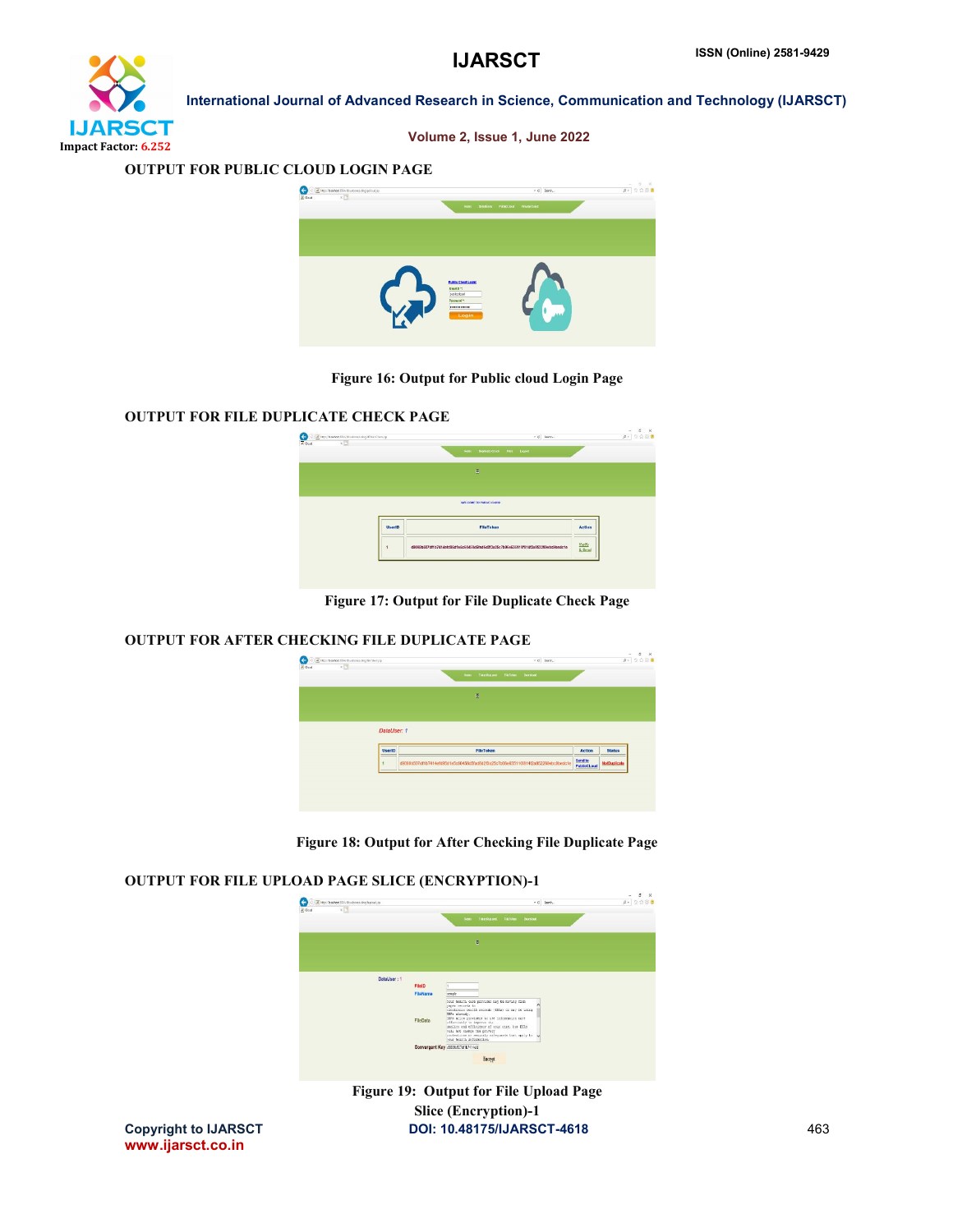

| Volume 2, Issue 1, June 2022 |  |  |  |
|------------------------------|--|--|--|
|                              |  |  |  |

#### OUTPUT FOR SLICE (ENCRYPTION)-2



Figure 20: output for Slice (Encryption)-2

#### OUTPUT FOR FILE DOWNLOAD PAGE



Figure 21: Output for File Download Page

## OUTPUT FOR SLICE (DECRYPTION)-1



Figure 22: Output for Slice (Decryption)-1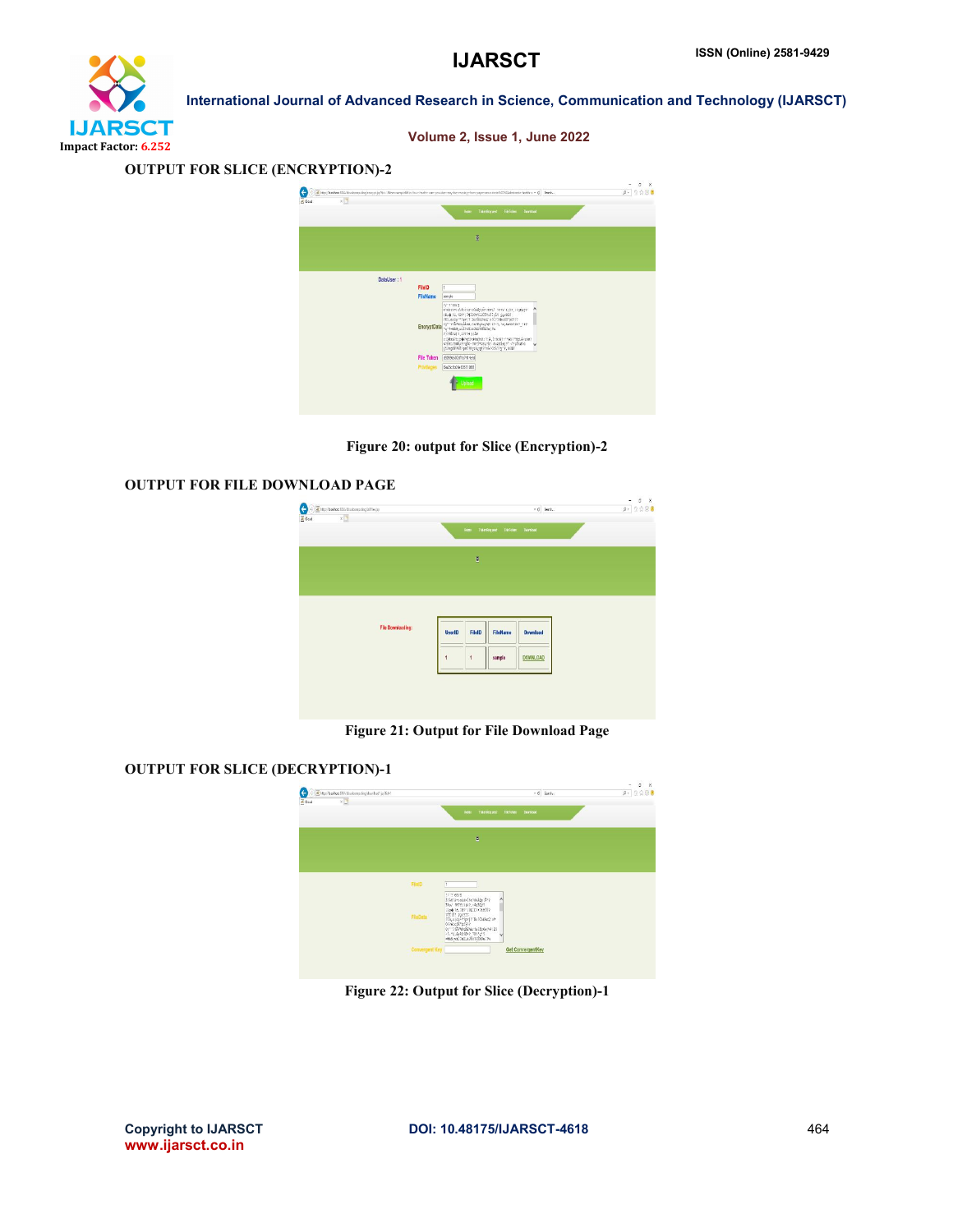

#### OUTPUT FOR SLICE (DECRYPTION)-2



| High leasters (Stindenbergs ing Central) prints 1<br>$x \square$<br>$\overline{\mathcal{R}}$ Goud |                 |                                                                                                                                                                                                                                                                                                                                       | $-0$ Smet. | $p - 0000$ |
|---------------------------------------------------------------------------------------------------|-----------------|---------------------------------------------------------------------------------------------------------------------------------------------------------------------------------------------------------------------------------------------------------------------------------------------------------------------------------------|------------|------------|
|                                                                                                   |                 |                                                                                                                                                                                                                                                                                                                                       |            |            |
|                                                                                                   | <b>FileID</b>   |                                                                                                                                                                                                                                                                                                                                       |            |            |
|                                                                                                   | <b>FileData</b> | 22.21ab3<br>BECANIZE LEED DESCRIPTIONS OF TRAVEL 1879111123 A<br>: Sations<br>1934 Tel 2871-2011 PASSEROT-2018 7-201901<br>2001 Little * 2011 7: 30 2001 Nog 1012 March 1<br>arry.<br>33" 1121500 Electric Extendio 127-1, 10, 845<br>SSRAD PROPORTERAL ALERGEBOZZREDULPA<br>PLANEREN 19884 STAR<br>c104157613@P40Pd865x31711, I+61K? |            |            |
|                                                                                                   | Convergent Key  | BAD-ADEMY V-ENcillinewo-AV (SD 06)<br>121x1-161                                                                                                                                                                                                                                                                                       |            |            |
|                                                                                                   | PrivilegeKey    | Back-boxecustom                                                                                                                                                                                                                                                                                                                       |            |            |
|                                                                                                   |                 | Decrypt                                                                                                                                                                                                                                                                                                                               |            |            |

Figure 23: Output for Slice (Decryption)-2

## OUTPUT FOR GET ORIGINAL FILE PAGE



Figure 24: Output for Get Original File Page

#### OUTPUT FOR AFTER DOWNLOADING PAGE



Figure 25: output for After Downloading Page

Copyright to IJARSCT **DOI: 10.48175/IJARSCT-4618** 465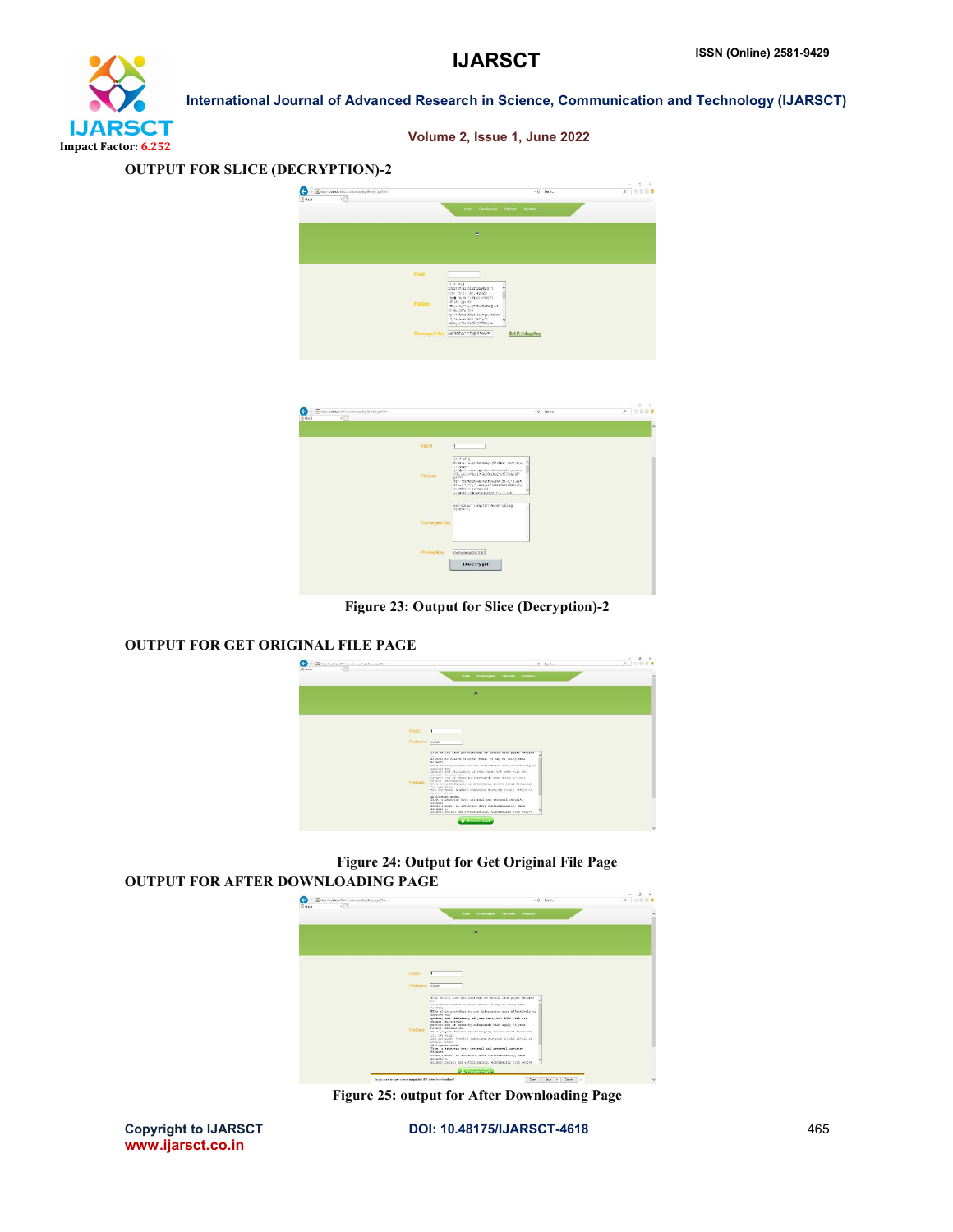

| Hip Iscales Bioduckomputing descrip-<br>e<br>$\overline{A}$ Ond<br>xD |                         | - 6 Sanch.                                                                       | 9888<br>$\beta$ - |
|-----------------------------------------------------------------------|-------------------------|----------------------------------------------------------------------------------|-------------------|
|                                                                       |                         | Home Deplicate Check Files Logost                                                |                   |
|                                                                       |                         | ū                                                                                |                   |
|                                                                       |                         |                                                                                  |                   |
|                                                                       | MELCOME TO PUBLIC CLOUD |                                                                                  |                   |
|                                                                       | <b>AFTes:</b>           |                                                                                  |                   |
|                                                                       |                         |                                                                                  |                   |
|                                                                       | sample                  | d9099b507df1b7414efd96d1e5c60468d5fad6d2f3a25c7b08e635110f814f2a852289ebc9bedc1e |                   |

Figure 26: Output for File Page In Public Cloud

#### VII. CONCLUSION

These consequences in attaining statistics confidentiality, statistics integrity, authentication and authorization, putting off each energetic and passive attacks from cloud community environment. To develop a steady cloud framework for getting access to depended on computing and storage offerings in all stages of public cloud deployment model.

#### **REFERENCES**

- [1]. C. Chu, S. Chow, W. Tzeng, J. Zhou, R. Deng, "Key-aggregate cryptosystem for scalable data sharing in cloud storage," IEEE Transactions on Parallel and Distributed Systems, vol. 25, no. 2, pp.468-477, Feb. 2014.
- [2]. Y. Tong, J. Sun, S. Chow, P. Li, "Cloud-assisted mobile-access of health data with privacy and auditability", IEEE Journal of Biomedical and Health Informatics, vol. 18, no. 2, Mar. 2014.
- [3]. Z. Pervez, A. Khattak, S. Lee, Y. Lee, "SAPDS: Self-healing attribute-based privacy aware data sharing in cloud", The Journal of Supercomputing, vol. 62, no. 1, pp. 431´lC460, Oct. 2012.
- [4]. C. Fan, V. Huang, H. Rung, "Arbitrary-state attribute-based encryption with dynamic membership", IEEE Transactions on Computers, vol. 63, no. 8, pp. 1951-1961, Apr. 2013.
- [5]. D. Boneh, G. Crescenzo, R. Ostrovskyy, G. Persianoz, "Public key encryption with keyword search", in Eurocrypt 2004, Interlaken, Switzerland, May 2-6, 2004, pp.506-522.
- [6]. N. Cao, C. Wang, M. Li, K. Ren, W. Lou, "Privacy-preserving multi keyword ranked search over encrypted cloud data", IEEE Transactions on Parallel and Distributed Systems, vol. 25, no. 1, pp. 222-233, Nov. 2013.
- [7]. S. Seo, M. Nabeel, X. Ding, E. Bertino, "An efficient certificateless encryption for secure data sharing in public clouds", IEEE Transactions on Knowledge and Data Engineering, vol. 26, no. 9, pp. 2107-2119, Sept. 2014.
- [8]. L.A. Dunning, R. Kresman, "Privacy preserving data sharing with anonymous ID assignment", IEEE Transactions on Information Forensics and Security, vol. 8, no. 2, pp.402-413, Feb. 2013.
- [9]. X. Chen, X. Huang, J. Li, J. Ma, D. Wong, W. Lou, "New algorithms for secure outsourcing of large-scale systems of linear equations", IEEE Transactions on Information and Forensics Security, vol. 10, no. 1, pp. 69- 78, Jan. 2015.
- [10]. X. Chen, J. Li, J. Weng, J. Ma, W. Lou, "Verifiable computation over large database with incremental updates" IEEE Transactions on Computers, vol. 65, no. 10: 3184-3195, Oct. 2016.
- [11]. C. Gao, Q. Cheng, X. Li, S. Xia, "Cloud-assisted privacy-preserving profile-matching scheme under multiple keys in mobile social network", Cluster Computing, to be published. DOI: 10.1007/s10586-017-1649-y.
- [12]. J. Shen, Z. Gui, S. Ji, J. Shen, H. Tan, Y. Tang, "Cloud-aided lightweight certificateless authentication protocol with anonymity for wireless body area networks", Journal of Network and Computer Applications, vol. 106, no. 15, pp. 117-123, Mar. 2018.
- [13]. J. Li, X. Chen, X. Huang, S. Tang, Y. Xiang, M. Hassan, A. Alelaiwi, "Secure distributed deduplication systems with improved reliability," IEEE Transactions on Computers, vol. 64, no. 12, pp. 3569-3579, Dec. 2015.

www.ijarsct.co.in

#### Volume 2, Issue 1, June 2022